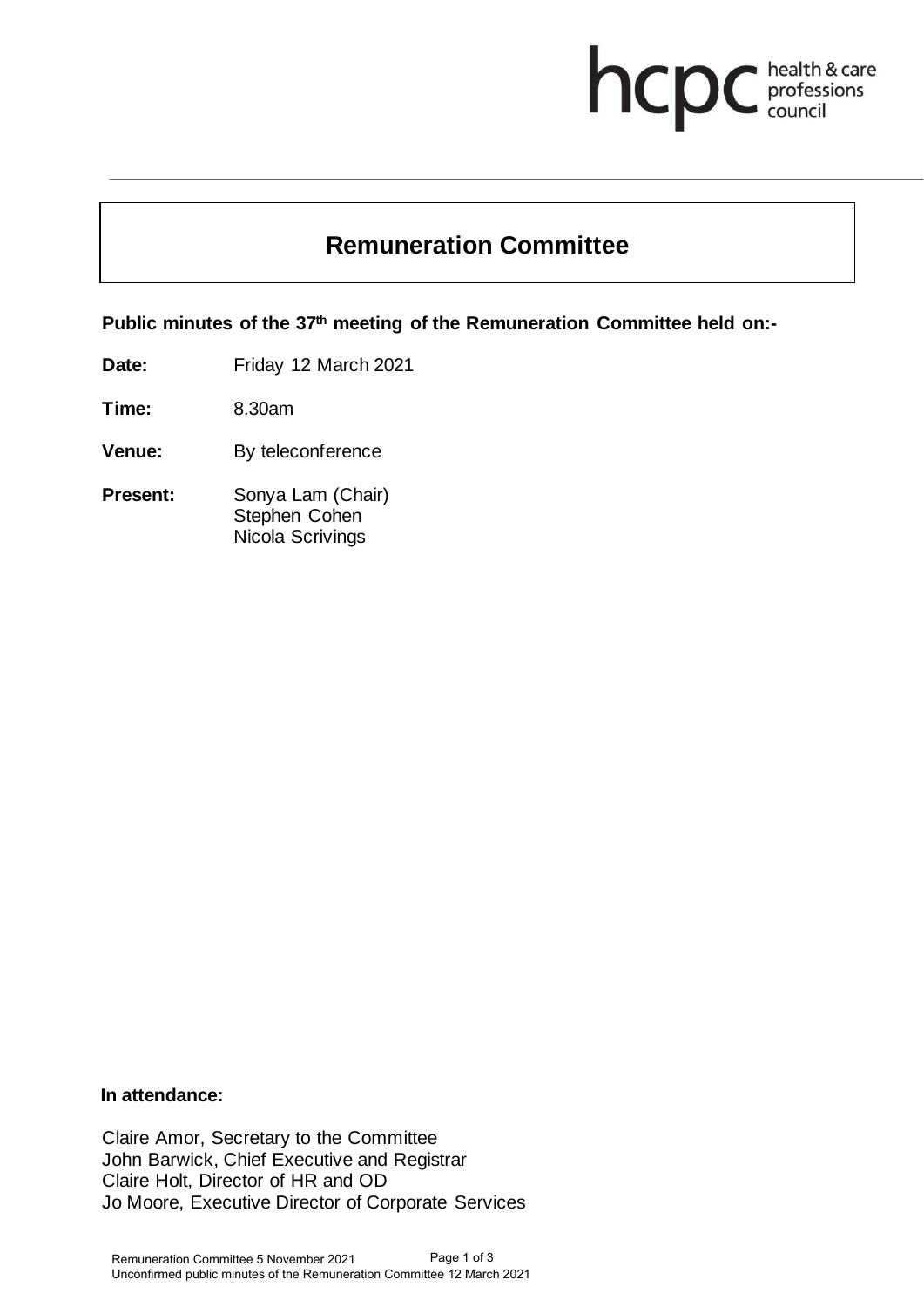# Part 1 - Public

# **Item 1. Chair's welcome**

- 1.1 The Chair welcomed those present to the meeting.
- 1.2 The Chair noted that this was the first meeting of the new membership of the Committee, she thanked those members who had stepped down from the Committee for their previous work.
- 1.3 The Chair noted that it would be the last meeting of the Committee for independent member Nicola Scrivings, as well as Claire Holt, Director of HR and OD. She thanked both for their contribution to the Committee.

# **Item 2. Apologies for absence**

2.1 There were no apologies for absence.

# **Item 3. Approval of agenda**

3.2 The Committee approved the agenda.

#### **Item 4. Declarations of members' interests**

- 4.1 The Secretary to the Committee, though not a member of the Committee or taking part in decision making, declared an interest in item 11 as it pertained to the SMT pay award, of which she was a member. It was noted that she would depart the meeting for that item.
- 4.2 Similarly, the Committee noted that the Chief Executive would depart the meeting at the end of item 15, as item 16 related to his own pay.

# **Item 5. Public minutes of the Remuneration Committee meeting of 22 October 2020**

5.1 The Committee approved the public minutes of the Remuneration Committee meeting of 22 October 2020.

#### **Item 6. Matters arising**

6.1 The Committee noted a verbal update on the one matter arising would be provided at item 17 of the agenda.

#### **Item 7. Any other business**

7.1 There was no further business.